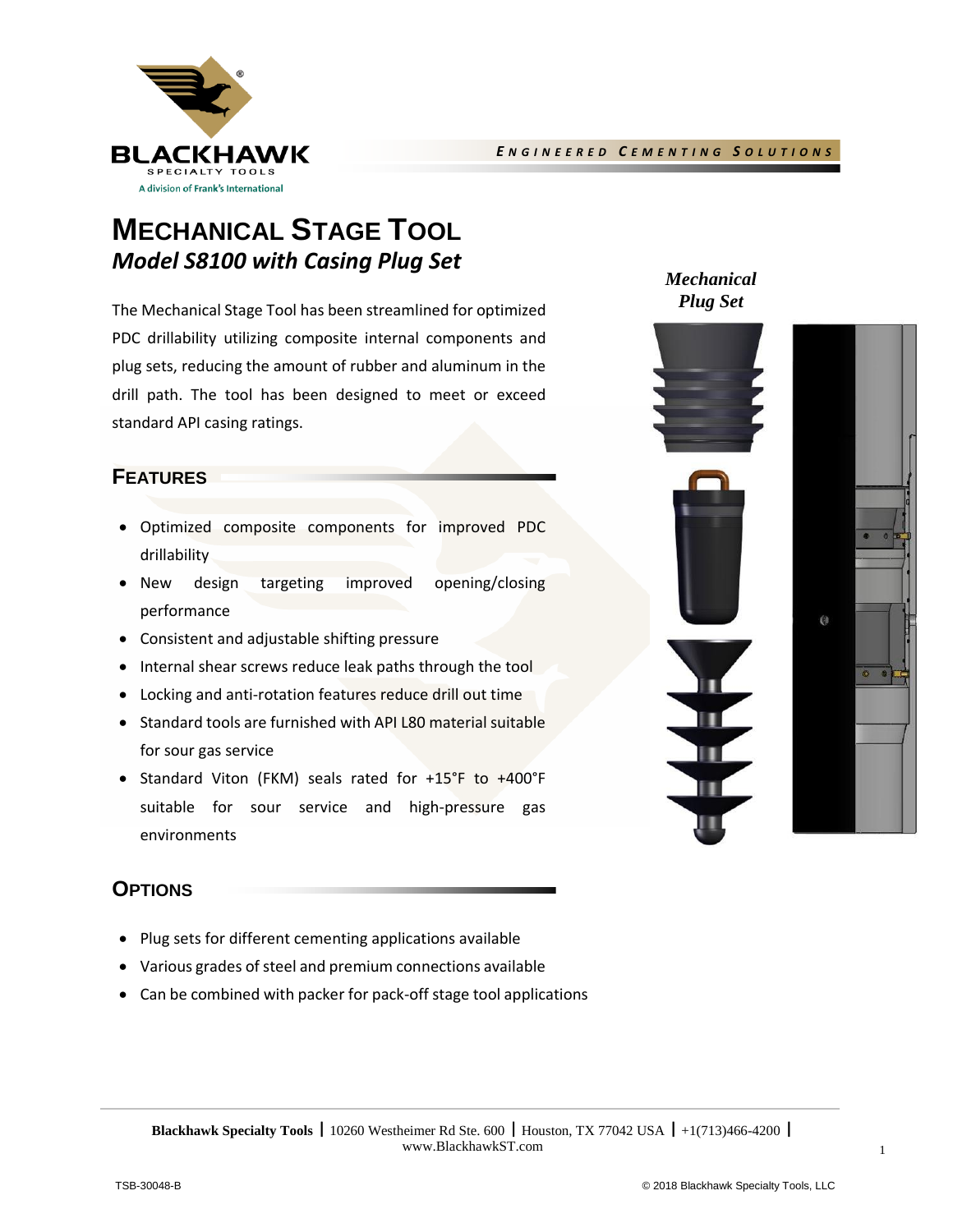

# **MECHANICAL STAGE TOOL**  *Model S8100 with Opening Cone and Casing Plug Sets*

## **MECHANICAL OPERATIONAL SEQUENCE**



**Blackhawk Specialty Tools | 10260 Westheimer Rd Ste. 600 | Houston, TX 77042 USA | +1(713)466-4200 |** www.BlackhawkST.com